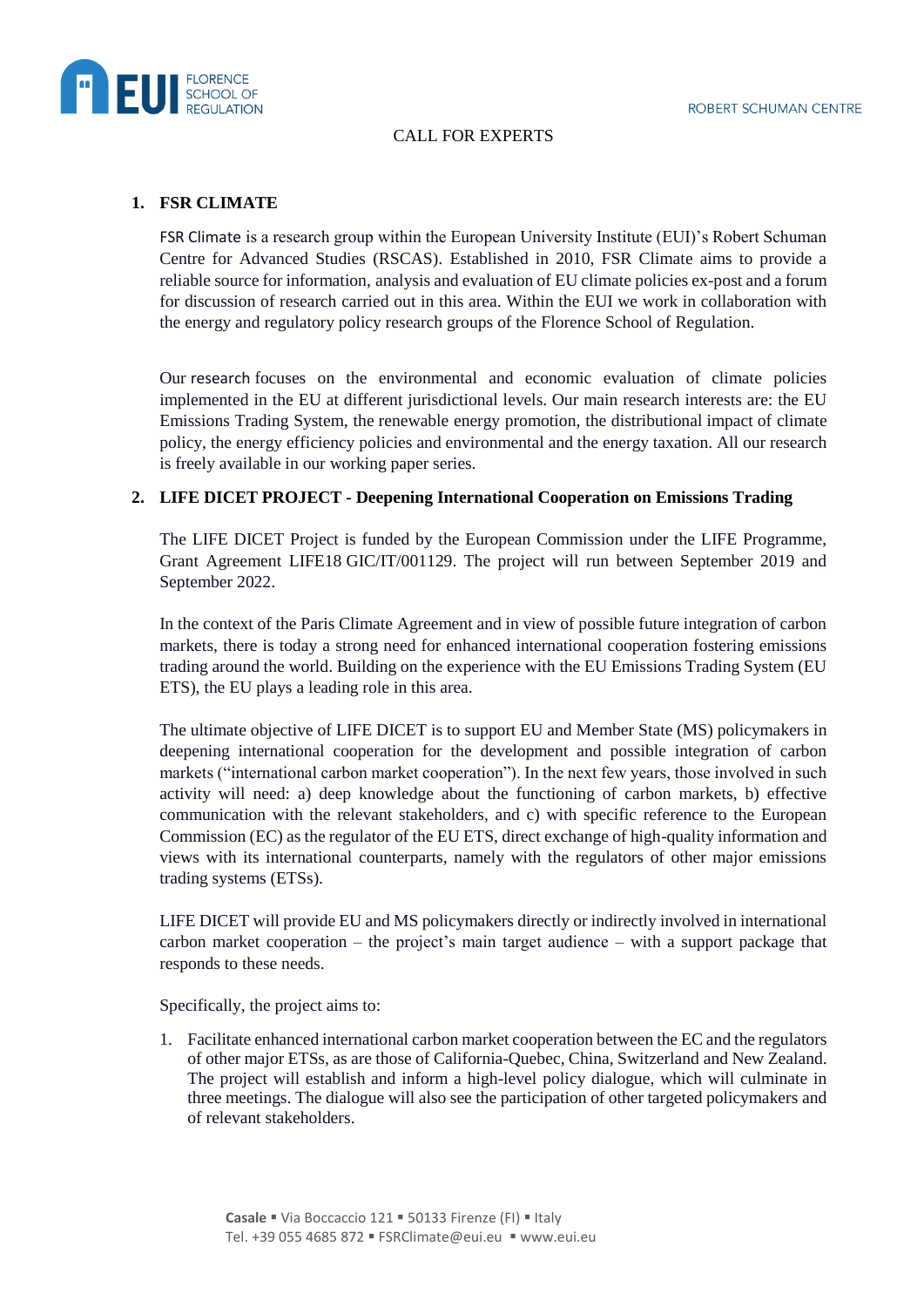- 2. Provide the project's main target audience with useful information and capacity building about the regulation of carbon markets and the implications for their possible integration. In addition to the EU ETS, special attention will be devoted to the ETSs represented in the policy dialogue: California-Quebec, China, New Zealand, and Switzerland.
- 3. Create an international network of experts on carbon markets. Together with the resources resulting from the project, this network will represent a knowledge hub and a point of reference for the project's main target audience.
- 4. Increase political support for international carbon markets through dissemination actions. These will reach out to policymakers including and beyond the project's main target audience.

## **3. DESCRIPTION OF THE WORK**

The project LIFE DICET will run until 30 September 2022, and as its end approaches, the project team is seeking support and advice in delivering some of its final activities, reporting its impacts and planning its replicability and sustainability after the end of the EU funding.

#### **Tasks**

- 1. Proceedings of the 3rd CMPD meeting (July 2022): the contract holder will be expected to draft the proceedings, including a summary and conclusions, of the third meeting of the Carbon Market Policy Dialogue to be held on 7 July 2022. The proceedings will be approximately 5-8 pages.
- 2. Assessment of the impacts (August 2022): the contract holder will be in charge of consolidating the qualitative and quantitative data on impacts and drafting the draft version of the final impact monitoring report (3 pages) and a chapter on local socio-economic impacts (1-2 pages) with the support of the LIFE DICET team.
- 3. Layman's report (September 2022): the contract holder will be responsible for preparing the Layman's report summarising the project to be reviewed and formatted by the LIFE DICET team. It will be a 5-10 page document presenting the project to the general public, describing its objectives, actions, impacts and results.
- 4. Final After LIFE plan (September 2022): the contract holder will draft the After LIFE plan, which aims to ensure the project is sustainable in the mid-term period (at least 4 pages).
- 5. Final Report (September 2022): the contract holder will support the project team in inputting relevant sections of the Final Report, in particular those associated with the impacts, the sustainability and the technical part of the project.
- 6. Dissemination activities (July to September 2022): the contract holder will be invited to support and attend any dissemination events taking place between July and September 2022. She/he will be invited to contribute to the LIFE DICET blog with one or two blog posts.
- 7. Research support (July to September 2022): upon request, the contract holder may be invited to support the team in other relevant research, capacity building and dissemination activities.

The LIFE DICET team is looking for one expert responsible for delivering the tasks outlined in close cooperation with, and under the guidance of the Project Director, as well as in collaboration with the broader LIFE DICET team.

#### **4. KNOWLEDGE AND SKILLS REQUIRED**

- **-** Experienced expert with a background in economics with sufficient knowledge of environmental issues.
- **-** Interest in environmental, energy and climate policies.
- **-** Prior experience in EU projects.
- **-** Good writing, organisational and analytical skills.